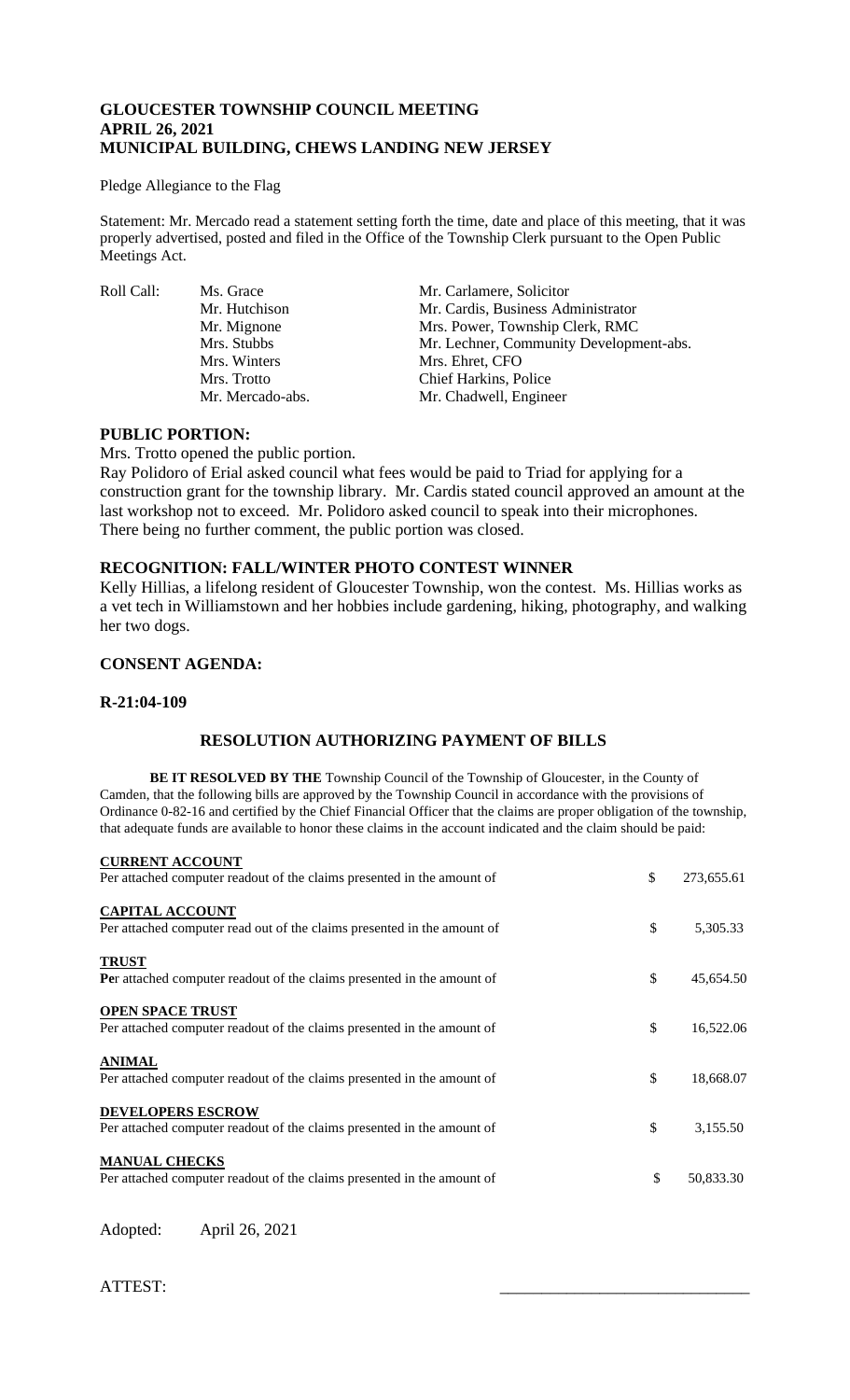Township Clerk, Nancy Power, RMC

\_\_\_\_\_\_\_\_\_\_\_\_\_\_\_\_\_\_\_\_\_\_\_\_\_\_

Mr. Hutchison made a motion to adopt, seconded by Mrs. Stubbs. Roll call vote: All in favor. Motion Carried. 6-0.

# **R-21:04-110**

## **RESOLUTION TO AUTHORIZE THE TAX COLLECTOR TO GRANT SENIOR CITIZEN, DISABLED, OR VETERAN DEDUCTION FOR THE YEAR 2021 AS INDICATED AND TO ADJUST ANY BALANCE**

**WHEREAS**, the following applicants are the owners of a residential property located in the Township of Gloucester, and,

**WHEREAS**, they have properly filed an application for a Senior Citizen, Disabled, or Veteran Deduction with proof of eligibility, and

**WHEREAS**, the Assessor has reviewed and approved said application and adjusted the records for 2021,

 **THEREFORE, BE IT RESOLVED** by the Township Council of the Township of Gloucester that the Tax Collector is authorized to grant said deduction and/or adjust any resulting balances for the year 2021 and refund any balances for the amounts indicated.

| <b>Block</b> | Lot                       | <b>Name</b>          | <b>Comment</b>                          | <b>Amount of Deduction</b> |
|--------------|---------------------------|----------------------|-----------------------------------------|----------------------------|
| 7803         | 17                        | <b>Barry Borges</b>  | <b>Add Veteran</b><br>Deduction 2021    | 250.00                     |
| 9404         | 16                        | Daniel Wagner        | Add Veteran<br>Deduction 2021           | 250.00                     |
| 15818        | 13                        | Patricia Livecchi    | <b>Add Senior</b><br>Deduction 2021     | 250.00                     |
| 13307        | 6.02<br>C <sub>1103</sub> | Vincenzo Metta       | <b>Add Senior</b><br>Deduction 2021     | 250.00                     |
| 16704        | 3                         | Maurice Henderson    | <b>Add Disability</b><br>Deduction 2021 | 250.00                     |
| 17402        | 14                        | <b>Thomas Hunter</b> | <b>Add Veteran</b><br>Deduction 2021    | 250.00                     |
| 18312        | 16                        | <b>Richard Worst</b> | Add Veteran<br>Deduction 2021           | 250.00                     |

ADOPTED: April 26, 2021

\_\_\_\_\_\_\_\_\_\_\_\_\_\_\_\_\_\_\_\_\_\_\_\_\_\_\_\_\_\_\_

President of Council Orlando Mercado

\_\_\_\_\_\_\_\_\_\_\_\_\_\_\_\_\_\_\_\_\_\_\_\_\_\_\_\_\_\_\_

Township Clerk Nancy Power, RMC

Mr. Hutchison made a motion to adopt, seconded by Mrs. Stubbs. Roll call vote: All in favor. Motion Carried. 6-0.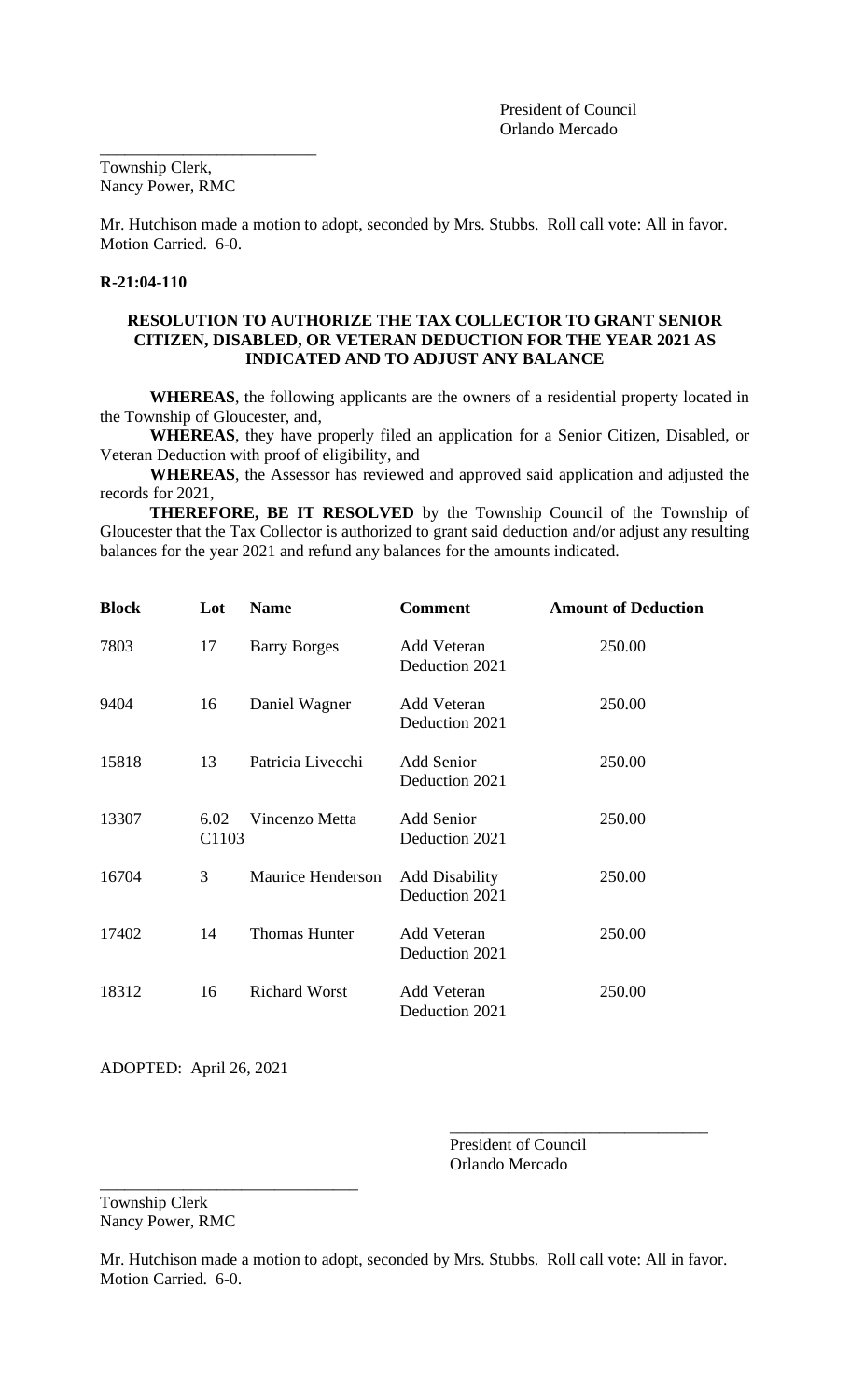### **RESOLUTION TO ALLOW DISABLED VETERAN OR OTHER EXEMPTIONS AND CREDITS FOR TAX YEAR 2021 FIRST HALF AND TO AUTHORIZE THE TAX COLLECTOR TO CREDIT TAXES AND REFUND ANY OVERPAYMENTS**

**WHEREAS**, the following names are owners and residents of property in the Township of Gloucester, and

**WHEREAS**, they have made proper application for Total and Permanent Service-Connected Disability tax exempt status on their property designated with the block and lots listed below and,

**WHEREAS**, they have submitted proper evidence of Total and Permanent Disability rating from the U.S. Veterans Administration in accordance with State Regulations.

**THEREFORE, BE IT RESOLVED** by the Township Council of the Township of Gloucester that the Tax Collector is authorized to grant said exemption, credit property taxes as stated 2021 first half and refund any resulting credit balances.

| <b>Block Lot</b><br>7504 | 27 | <b>Name</b><br><b>Christopher Garza</b> | <b>Comment</b><br><b>Add Disabled Veteran</b><br>Tax Exemption | <b>Amount to be Credited</b><br>2021 QTR $2 - 2,984.82$ |
|--------------------------|----|-----------------------------------------|----------------------------------------------------------------|---------------------------------------------------------|
| 15708 46                 |    | <b>Beverly Ramos</b>                    | As Of 03/27/21<br><b>Add Disabled Veteran</b>                  | Assessment $-295,600$<br>2021 QTR $2 - 1,466.87$        |
|                          |    |                                         | Tax Exemption<br>As Of 03/08/21                                | Assessment $-142,900$                                   |
| 18304 38                 |    | Joseph LaVeglia                         | <b>Add Disabled Veteran</b><br>Tax Exemption                   | $2021$ QTR 2 - 3,223.21                                 |
|                          |    |                                         | As Of 03/01/21                                                 | Assessment $-314,000$                                   |

Adopted: April 26, 2021

\_\_\_\_\_\_\_\_\_\_\_\_\_\_\_\_\_\_\_\_\_\_\_\_\_\_\_\_\_\_

President of Council Orlando Mercado

\_\_\_\_\_\_\_\_\_\_\_\_\_\_\_\_\_\_\_\_\_\_\_\_\_\_\_\_\_\_\_

Township Clerk Nancy Power, RMC

Mr. Hutchison made a motion to adopt, seconded by Mrs. Stubbs. Roll call vote: All in favor. Motion Carried. 6-0.

## **R-21:04-112**

## **RESOLUTION OF THE TOWNSHIP COUNCIL OF THE TOWNSHIP OF GLOUCESTER, CAMDEN COUNTY, NEW JERSEY AUTHORIZING THE ADOPTION OF RETIRED K-9 POLICE DOG "NICO" TO GLOUCESTER TOWNSHIP POLICE OFFICER JOSEPH THOMSON**

**WHEREAS,** the Gloucester Township Police Department has determined that K-9 police dog "Nico" is no longer capable of performing the duties of a K-9 officer; and

**WHEREAS**, it is recognized retired K-9 police dogs fair better through the adoption to the police officer assigned to the K-9 police dog; and

**WHEREAS,** the Township Council of the Township of Gloucester is in agreement to authorize the Gloucester Township Police Department to facilitate the adoption of the retired K-9 police dog "Nico" to police officer Joseph Thomson; and

**WHEREAS,** the Township Council of the Township of Gloucester is in agreement with police officer Joseph Thomson that K-9 police dog "Nico" will not be used in any capacity relating to any activities associated with the Gloucester Township Police Department; and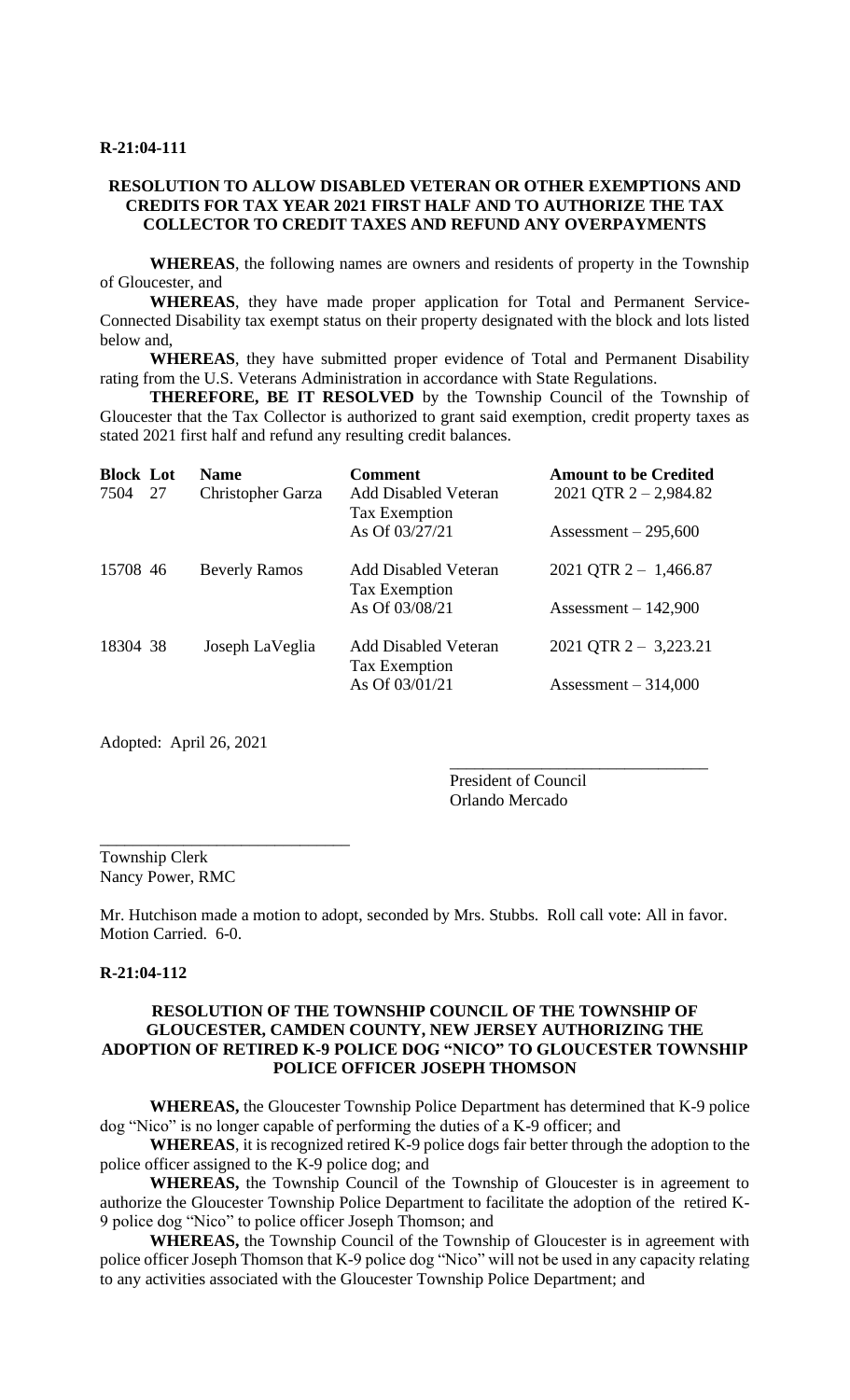**WHEREAS,** the Township Council of the Township of Gloucester is in agreement that the Gloucester Township Police Department will be held harmless for all responsibilities associated with the former K-9 police dog "Nico."

**NOW THEREFORE, BE IT RESOLVED,** by the Township Council of the Township of Gloucester that retired K-9 police dog "Nico" will be adopted by police officer Joseph Thomson and will not be used in any activities associated with the Gloucester Township Police Department, be and is hereby approved.

Adopted: April 26, 2021

\_\_\_\_\_\_\_\_\_\_\_\_\_\_\_\_\_\_\_\_\_\_\_\_\_\_\_ President of Council Orlando Mercado

ATTEST:

Township Clerk Nancy Power, RMC

\_\_\_\_\_\_\_\_\_\_\_\_\_\_\_\_\_\_\_\_\_\_\_\_\_\_\_

Mr. Hutchison made a motion to adopt, seconded by Mrs. Stubbs. Roll call vote: All in favor. Motion Carried. 6-0.

### **R-21:04-113**

## **RESOLUTION AUTHORIZING RELEASE OF SECURITIES FOR IRON GATE DEVELOPMENT BLOCK 17499 LOT 1 IN THE TOWNSHIP OF GLOUCESTER**

**WHEREAS**, the developer of Iron Gate Development has supplied the Township of Gloucester with securities for the project located at Block 17499 Lot 1 in the Township of Gloucester; and

**WHEREAS**, the Engineer has inspected this project and has given his report to the Township Council of the Township of Gloucester;

**NOW, THEREFORE, BE IT RESOLVED** that the Township Council of the Township of Gloucester does hereby authorize the release of the Performance Guarantee established in the original amount of \$733,155.00 and the posted Cash Bond in the amount of \$81,462.00 plus accrued interest in the amount of \$346.12 totaling \$81,808.12, be released upon the posting of a Maintenance Guarantee in the amount of \$101,827.13 to be held for a period of two years.

Adopted: April 26, 2021

President of Council Orlando Mercado

ATTEST:

Township Clerk Nancy Power, RMC

Mr. Hutchison made a motion to adopt, seconded by Mrs. Stubbs. Roll call vote: All in favor. Motion Carried. 6-0.

# **R-21:04-114**

## **RESOLUTION OF THE TOWNSHIP COUNCIL OF THE TOWNSHIP OF GLOUCESTER ENTERING INTO A CONTRACT FOR DISPOSAL OF RECYCLABLE MATERIAL BETWEEN THE TOWNSHIP OF GLOUCESTER AND FCR CAMDEN, LLC AND AUTHORIZING THE PROPER OFFICALS TO EXECUTE SAID**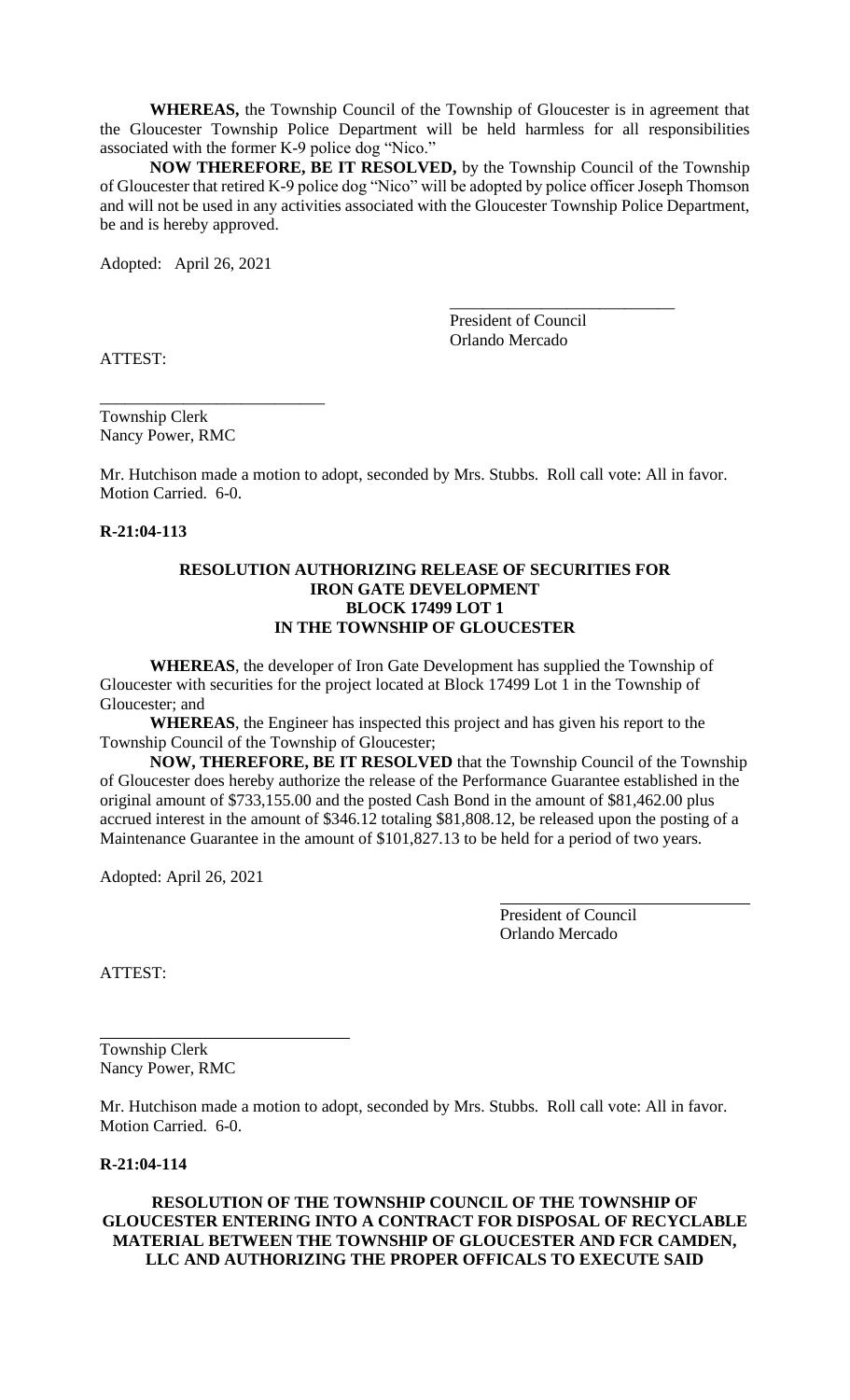### **AGREEMENT (ID #57-CCCPS)**

**WHEREAS,** state law requires municipalities to provide recyclable and disposal services;

and

**WHEREAS,** the Township of Gloucester intends to pick up and dispose of its recyclable materials; and

**WHEREAS**, Competitive Contracting Request for Proposals #17-10 provided for two (2) one-year options to renew; and

**WHEREAS,** the Township of Gloucester is interested in exercising the second  $(2<sup>nd</sup>)$  one year option to renew with FCR Camden, LLC to dispose of its recyclable materials; and

**NOW, THEREFORE, BE IT RESOLVED,** by the Mayor and Township Council of the Township of Gloucester, County of Camden, State of New Jersey that the Township of Gloucester is hereby authorized to enter into an Interlocal Services Agreement with the County of Camden for recyclable disposal services and Mayor and Township Clerk are hereby authorized to execute the second  $(2<sup>nd</sup>)$  year option to renew such agreement with FCR Camden, LLC for services commencing May 1, 2021 through April 30, 2022 as per the Master Contract by and between the County and FCR Camden, LLC pursuant to the County's Competitive Contracting Request for Proposals #17-10, a copy of the agreement is attached hereto; and

**BE IT FURTHER RESOLVED,** that the proper Township Officials are hereby authorized to implement said Resolution by appropriate action as may be necessary and that it shall become effective upon final passage and adoption of this Resolution.

Adopted: April 26, 2021

President of Council Orlando Mercado

ATTEST:

Township Clerk Nancy Power, RMC

Mr. Hutchison made a motion to adopt, seconded by Mrs. Stubbs. Roll call vote: All in favor. Motion Carried. 6-0.

## **R-21:04-115**

### **RESOLUTION AUTHORIZING REMINGTON & VERNICK TO PERFORM ENGINEERING SERVICES FOR THE BLACKWOOD LAKE DAM SINKHOLE INVESTIGATION**

**WHEREAS,** the Township Council of the Township of Gloucester, County of Camden, determined there is a need for engineering services for the sinkhole investigation at the Blackwood Lake Dam; and

**NOW, THEREFORE, BE IT RESOLVED** the Township Council of the Township of Gloucester hereby authorizes Remington & Vernick to perform Engineering Services for the sinkhole investigation at the Blackwood Lake Dam in the amount of \$7,905.00.

Adopted: April 26, 2021

\_\_\_\_\_\_\_\_\_\_\_\_\_\_\_\_\_\_\_\_\_\_\_\_\_\_\_\_\_\_\_

President of Council Orlando Mercado

\_\_\_\_\_\_\_\_\_\_\_\_\_\_\_\_\_\_\_\_\_\_\_\_\_\_\_\_\_\_

ATTEST: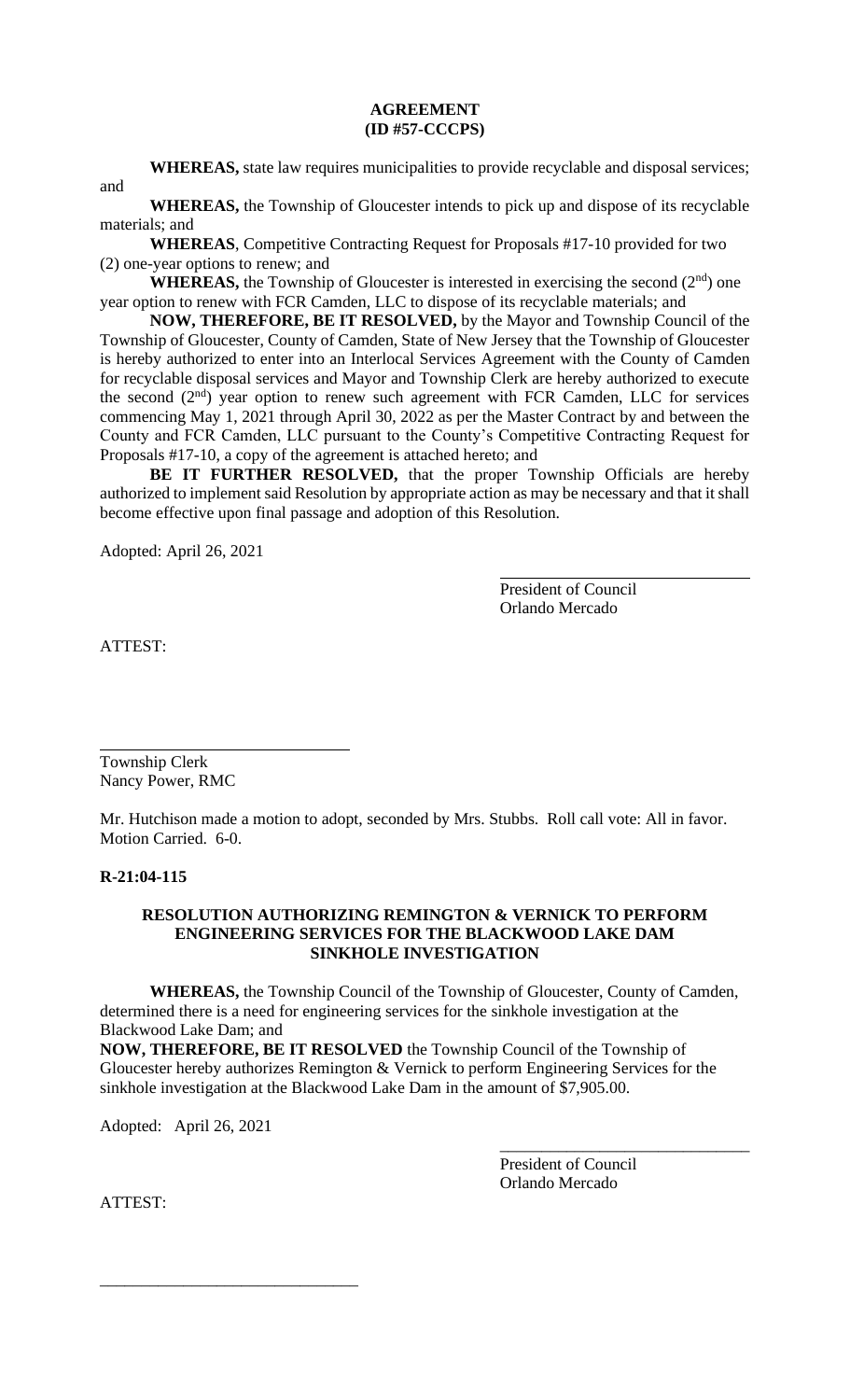Township Clerk Nancy Power, RMC

Mr. Hutchison made a motion to adopt, seconded by Mrs. Stubbs. Roll call vote: All in favor. Motion Carried. 6-0.

### **R-21:04-116**

### **RESOLUTION AUTHORIZING RELEASE OF SECURITIES FOR THE VILLAGES AT CROSS KEYS PHASE 1 BLOCK 18501 LOT 2 & 11 IN THE TOWNSHIP OF GLOUCESTER**

**WHEREAS**, the developer of The Villages at Cross Keys Phase 1 has supplied the Township of Gloucester with securities for site improvements located at Block 18501 Lots 2 & 11 in the Township of Gloucester; and

**WHEREAS**, the Engineer has inspected this project and has given his report to the Township Council of the Township of Gloucester;

**NOW, THEREFORE, BE IT RESOLVED** that the Township Council of the Township of Gloucester does hereby authorize Irrevocable Standby Letter of Credit # S040720, established in the original amount of \$2,238,792.42 and previously reduced to the amount of \$671,637.73, be released along with a cash guarantee in the amount of \$5,625.00 upon the posting of a Maintenance Guarantee in the amount of \$10,000.00 to be held for a period of two years.

Adopted: April 26, 2021

President of Council Orlando Mercado

ATTEST:

Township Clerk Nancy Power, RMC

Mr. Hutchison made a motion to adopt, seconded by Mrs. Stubbs. Roll call vote: All in favor. Motion Carried. 6-0.

### **R-21:04-117**

### **RESOLUTION AUTHORIZING RELEASE OF SECURITIES FOR THE VILLAGES AT CROSS KEYS PHASE II BLOCK 18501 LOT 2 & 11 IN THE TOWNSHIP OF GLOUCESTER**

**WHEREAS**, the developer of The Villages at Cross Keys Phase II has supplied the Township of Gloucester with securities for site improvements located at Block 18501 Lots 2 & 11 in the Township of Gloucester; and

**WHEREAS**, the Engineer has inspected this project and has given his report to the Township Council of the Township of Gloucester;

**NOW, THEREFORE, BE IT RESOLVED** that the Township Council of the Township of Gloucester does hereby authorize Irrevocable Standby Letter of Credit # S040788, established in the original amount of \$226,291.50 and previously reduced to the amount of \$118,333.17, be released.

Adopted: April 26, 2021

President of Council Orlando Mercado

ATTEST: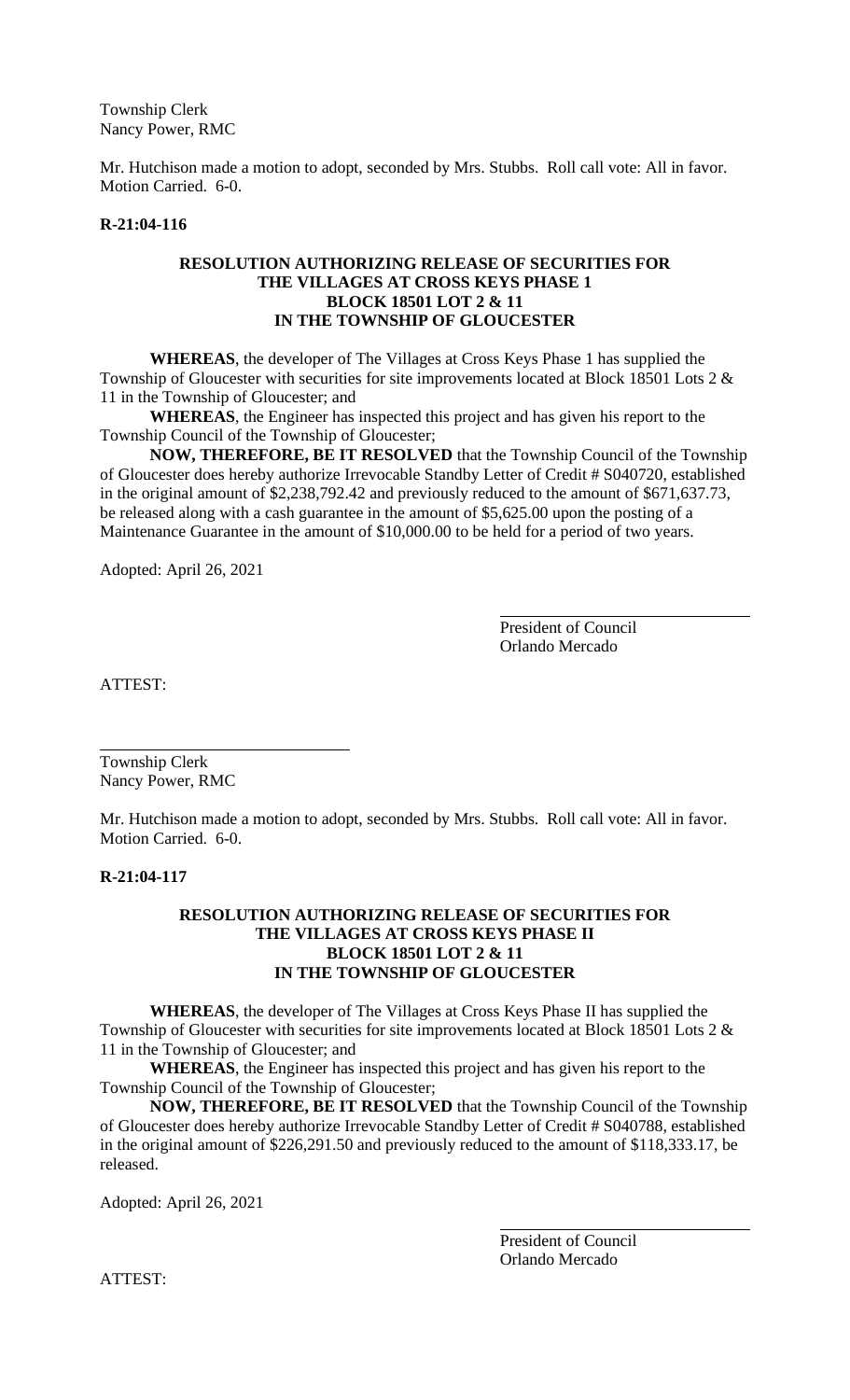Township Clerk Nancy Power, RMC

Mr. Hutchison made a motion to adopt, seconded by Mrs. Stubbs. Roll call vote: All in favor. Motion Carried. 6-0.

# **R-21:04-118**

## **RESOLUTION AUTHORIZING RELEASE OF SECURITIES FOR THE VILLAGES AT CROSS KEYS PHASE III BLOCK 18501 LOT 2 & 11 IN THE TOWNSHIP OF GLOUCESTER**

**WHEREAS**, the developer of The Villages at Cross Keys Phase III has supplied the Township of Gloucester with securities for site improvements located at Block 18501 Lots 2 & 11 in the Township of Gloucester; and

**WHEREAS**, the Engineer has inspected this project and has given his report to the Township Council of the Township of Gloucester;

**NOW, THEREFORE, BE IT RESOLVED** that the Township Council of the Township of Gloucester does hereby authorize Irrevocable Standby Letter of Credit # S040818, established in the original amount of \$478,252.14 and previously reduced to the amount of \$179,255.36, be released.

Adopted: April 26, 2021

President of Council Orlando Mercado

ATTEST:

Township Clerk Nancy Power, RMC

Mr. Hutchison made a motion to adopt, seconded by Mrs. Stubbs. Roll call vote: All in favor. Motion Carried. 6-0.

#### **R-21:04-119**

### **RESOLUTION AUTHORIZING RELEASE OF SECURITIES FOR THE VILLAGES AT CROSS KEYS PHASE IV BLOCK 18501 LOT 2 & 11 IN THE TOWNSHIP OF GLOUCESTER**

**WHEREAS**, the developer of The Villages at Cross Keys Phase IV has supplied the Township of Gloucester with securities for site improvements located at Block 18501 Lots 2 & 11 in the Township of Gloucester; and

**WHEREAS**, the Engineer has inspected this project and has given his report to the Township Council of the Township of Gloucester;

**NOW, THEREFORE, BE IT RESOLVED** that the Township Council of the Township of Gloucester does hereby authorize Irrevocable Standby Letter of Credit # S040857, established in the original amount of \$853,890.36 and previously reduced to the amount of \$256,167.11 be released. Township Council also authorizes the release of a cash guarantee for street lighting in the amount \$6,600.

Adopted: April 26, 2021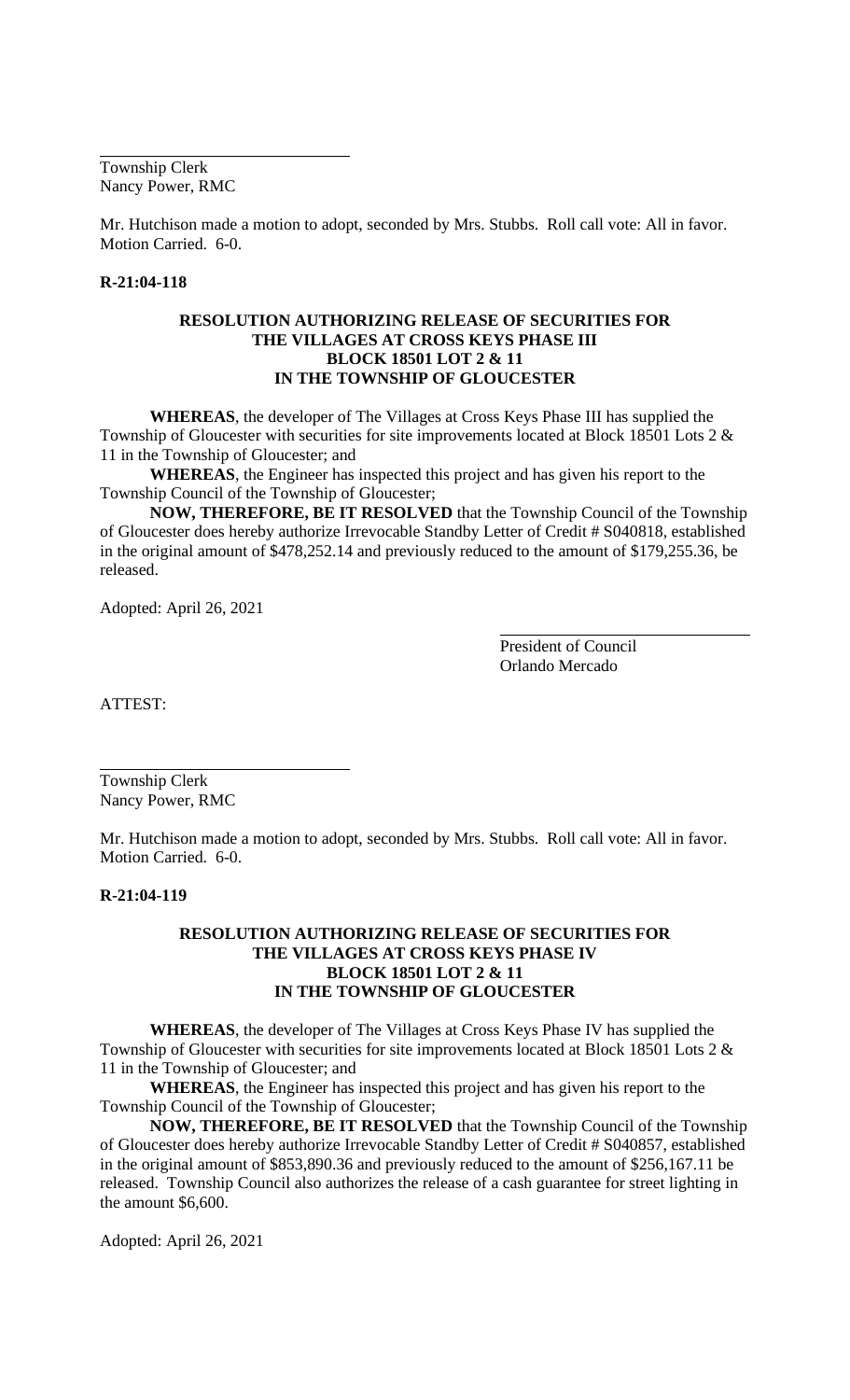President of Council Orlando Mercado

ATTEST:

Township Clerk Nancy Power, RMC

Mr. Hutchison made a motion to adopt, seconded by Mrs. Stubbs. Roll call vote: All in favor. Motion Carried. 6-0.

### **R-21:04-120**

## **RESOLUTION AUTHORIZING RELEASE OF SECURITIES FOR MIMOSA COURT BLOCK 14802 LOT 86 IN THE TOWNSHIP OF GLOUCESTER**

**WHEREAS**, the developer of Mimosa Court has supplied the Township of Gloucester with securities for the project located at Block 14802 Lot 86 in the Township of Gloucester; and **WHEREAS**, the Engineer has inspected this project and has given his report to the Township Council of the Township of Gloucester;

**NOW, THEREFORE, BE IT RESOLVED** that the Township Council of the Township of Gloucester does hereby authorize the release of the Performance Guarantee in the amount of \$278,357.28, established in the original amount of \$732,598.80, be released upon the posting of a Maintenance Guarantee in the amount of \$91,574.85 to be held for a period of two years.

Adopted: April 26, 2021

President of Council Orlando Mercado

ATTEST:

Township Clerk Nancy Power, RMC

Mr. Hutchison made a motion to adopt, seconded by Mrs. Stubbs. Roll call vote: All in favor. Motion Carried. 6-0.

#### **R-21:04-121**

## **RESOLUTION OF THE MAYOR AND THE TOWNSHIP COUNCIL OF THE TOWNSHIP OF GLOUCESTER AUTHORIZING TRIAD ASSOCIATES TO SUBMIT A GRANT APPLICATION FOR THE GLOUCESTER TOWNSHIP LIBRARY**

**WHEREAS,** the New Jersey Library Construction Bond Act Grant makes funds available to municipalities and counties for improvement projects, and

**WHEREAS**, the Economic Development Consultant, Triad and Associates, has recommended that the Mayor and Council apply to the New Jersey Library Construction Grant Program for funding to improve the Gloucester Township Library; and

**NOW, THEREFORE, BE IT RESOLVED** by the Mayor and Council of the Township of Gloucester, County of Camden, State of New Jersey that the Township's Economic Development Consultant, Triad and Associates, is hereby authorized to submit a Grant Application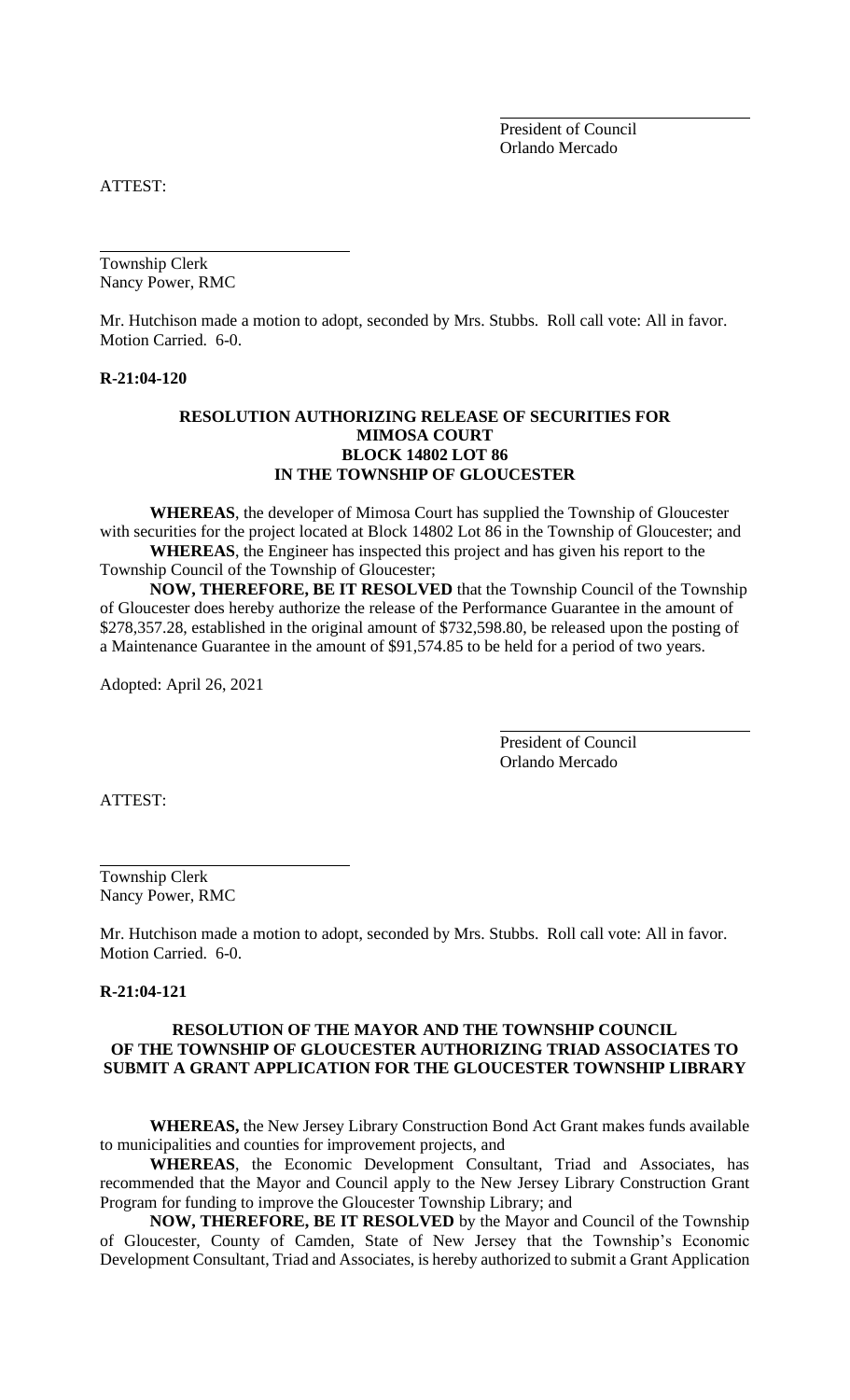to the New Jersey Library Construction Bond Act for funds which may be available for improvements to the Gloucester Township Library; and

**BE IT FURTHER RESOLVED,** that the Mayor and Municipal Clerk are hereby authorized to sign the Grant Agreement Application on behalf of the Township of Gloucester and that their signatures constitute acceptance of the terms and conditions of the Grant Agreement Application, and approve the execution of the Grant Agreement.

Adopted: April 26, 2021

ATTEST:

President of Council Orlando Mercado

Township Clerk Nancy Power, RMC

\_\_\_\_\_\_\_\_\_\_\_\_\_\_\_\_\_\_\_\_\_\_\_\_\_

Mr. Hutchison made a motion to adopt, seconded by Mrs. Stubbs. Roll call vote: All in favor. Motion Carried. 6-0.

#### **R-21:04-122**

## **RESOLUTION OF THE TOWNSHIP COUNCIL OF THE TOWNSHIP OF GLOUCESTER, COUNTY OF CAMDEN, STATE OF NEW JERSEY CONFIRMING THE GREEN ACRES ENABLING RESOLUTION OF THE NEW JERSEY DEPARTMENT OF ENVIRONMENTAL PROTECTION**

**WHEREAS,** the New Jersey Department of Environmental Protection, Green Acres Program ("State"), provides loans and/or grants to municipal and county governments and grants to nonprofit organizations for assistance in the acquisition and development of lands for outdoor recreation and conservation purposes; and

**WHEREAS**, the Township of Gloucester desires to further the public interest by obtaining a loan of \$59,246.00 and/or grant of \$207,737.00 from the state to fund the following project(s):

Project Number 0415-19-062 / Multi-Park Improvements

**NOW, THEREFORE,** the governing body resolves that David Mayer or the successor to the office of Mayor is hereby authorized to:

- a. Make application for such a loan and/or such a grant,
- b. Provide additional application information and furnish such documents as may be required,
- c. Act as the authorized correspondent of the above-named applicant; and

**WHEREAS,** the State shall determine if the application is complete and in conformance with the scope and intent of the Green Acres Program, and notify the applicant of the amount of the funding award; and

**WHEREAS,** the applicant is willing to use the State's funds in accordance with such rules, regulations and applicable statutes, and is willing to enter into an agreement with the state for the above named project;

## **NOW, THEREFORE, BE IT FURTHER RESOLVED BY THE GLOUCESTER TOWNSHIP COUNCIL**

- 1. The Mayor of the above-named body is hereby authorized to execute an agreement and any amendment thereto with the State known as Multi-Park Improvements and;
- 2. The applicant has its matching share of the project, if a match is required;
- 3. In the event the State's funds are less than the total project cost specified above, the applicant has the balance of funding necessary to complete the project, and;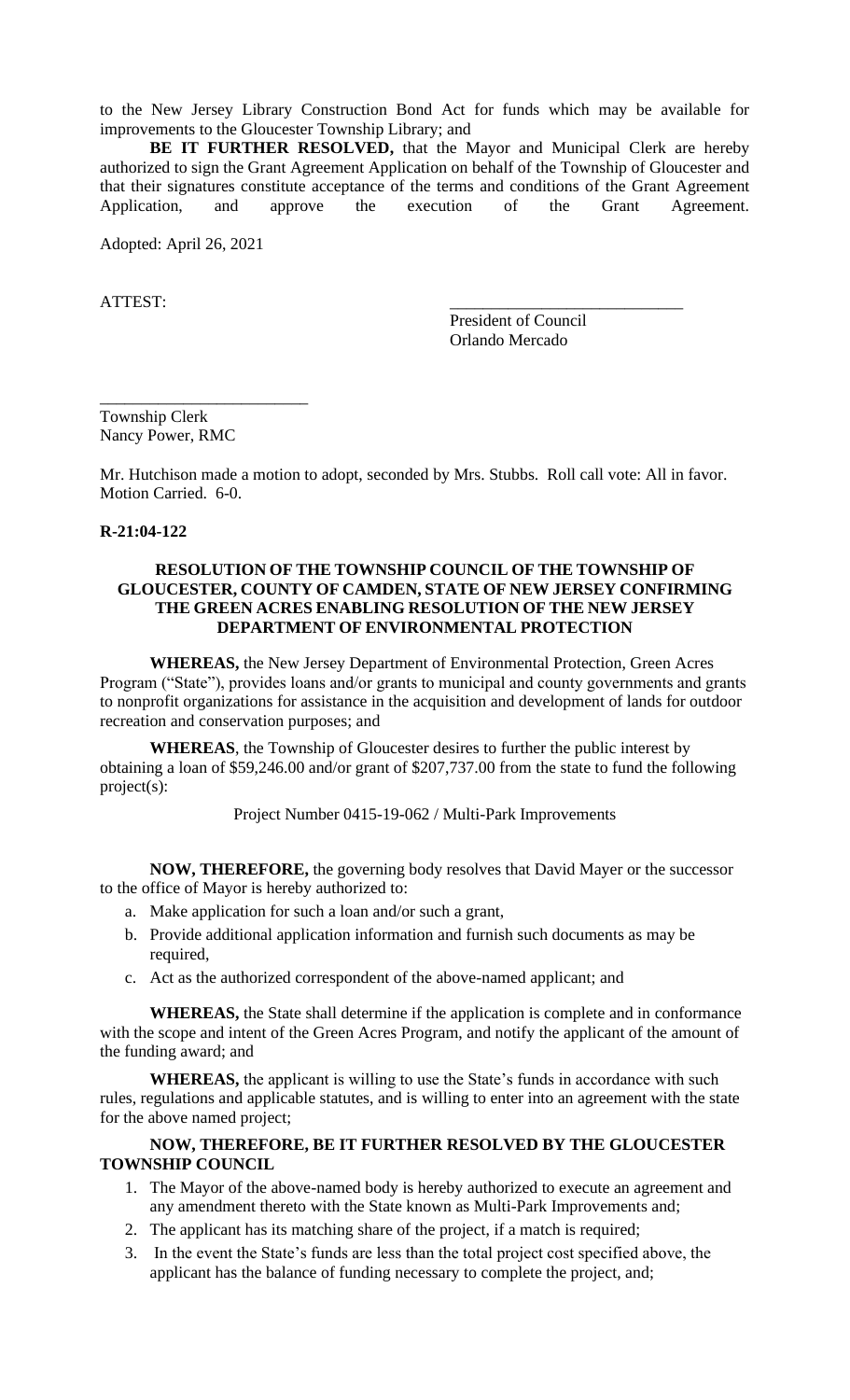- 4. The applicant agrees to comply with all applicable federal, state, and local laws, rules, and regulations in its performance of the project; and
- 5. That this resolution shall take effect immediately.

Adopted: April 26, 2021

President of Council \_\_\_\_\_\_\_\_\_\_\_\_\_\_\_\_\_\_\_\_\_\_\_\_\_\_ Orlando Mercado

\_\_\_\_\_\_\_\_\_\_\_\_\_\_\_\_\_\_\_\_\_\_\_\_\_\_\_\_\_\_\_\_\_

Township Clerk Nancy Power, RMC

Mr. Hutchison made a motion to adopt, seconded by Mrs. Stubbs. Roll call vote: All in favor. Motion Carried. 6-0.

### **R-21:04-123**

## **RESOLUTION OF THE TOWNSHIP COUNCIL OF THE TOWNSHIP OF GLOUCESTER AUTHORIZING THE ACCEPTANCE OF DEDICATION OF PUBLIC STREETS, SIDEWALKS AND STORM DRAINAGE FOR VILLE 2, LLC KNOWN AS THE VILLAGES AT CROSS KEYS SUBDIVISION, BLOCK 18501, LOTS 2 & 11, SICKLERVILLE ROAD PER LAND DEVELOPMENT ORDINANCE O-19-05**

**WHEREAS**, Land Development Ordinance O-19-05, Article IX, Section 905 (I.) titled "Acceptance of Publicly Dedicated Streets" authorizes the Township Council of the Township of Gloucester to accept dedication of certain streets, sidewalks, easements and rights of way by resolution; and

**WHEREAS**, the developer for The Villages at Cross Keys Subdivision has submitted the "Final Plan of Lots" to be dedicated to the Township of Gloucester consisting of:

- 1. Street Dedication Application
- 2. "Deed of Dedication"

**WHEREAS**, the Township Engineer has inspected this project and has provided his report recommending the release of the Performance Guarantee to the Township Council of the Township of Gloucester; and

**WHEREAS,** the Township Solicitor has reviewed said dedications and hereby recommends that Township Council accept the "Deed of Dedication" from The Villages at Cross Keys Subdivision known as Block 18501, Lots 2 & 11; and

**WHEREAS**, the Township Council of the Township of Gloucester finds it is in the best interest of the public health, safety, and general welfare of the residents of the Township of Gloucester to accept this dedication.

**NOW, THEREFORE, BE IT RESOLVED** by the Township Council of the Township of Gloucester, County of Camden, State of New Jersey authorizes the acceptance of the "Deeds of Dedication" for a stormwater drainage and the "Deed of Dedication for Right-Of-Way" conveying public street right of way from The Villages at Cross Keys Subdivision, Block 18501, Lots 2 & 11, Sicklerville Road.

Adopted: April 26, 2021

President of Council Orlando Mercado

\_\_\_\_\_\_\_\_\_\_\_\_\_\_\_\_\_\_\_\_\_\_\_\_\_\_\_\_\_\_\_\_\_\_\_\_

ATTEST:

 $\frac{1}{\sqrt{2}}$  ,  $\frac{1}{\sqrt{2}}$  ,  $\frac{1}{\sqrt{2}}$  ,  $\frac{1}{\sqrt{2}}$  ,  $\frac{1}{\sqrt{2}}$  ,  $\frac{1}{\sqrt{2}}$  ,  $\frac{1}{\sqrt{2}}$  ,  $\frac{1}{\sqrt{2}}$  ,  $\frac{1}{\sqrt{2}}$  ,  $\frac{1}{\sqrt{2}}$  ,  $\frac{1}{\sqrt{2}}$  ,  $\frac{1}{\sqrt{2}}$  ,  $\frac{1}{\sqrt{2}}$  ,  $\frac{1}{\sqrt{2}}$  ,  $\frac{1}{\sqrt{2}}$  Township Clerk Nancy Power, RMC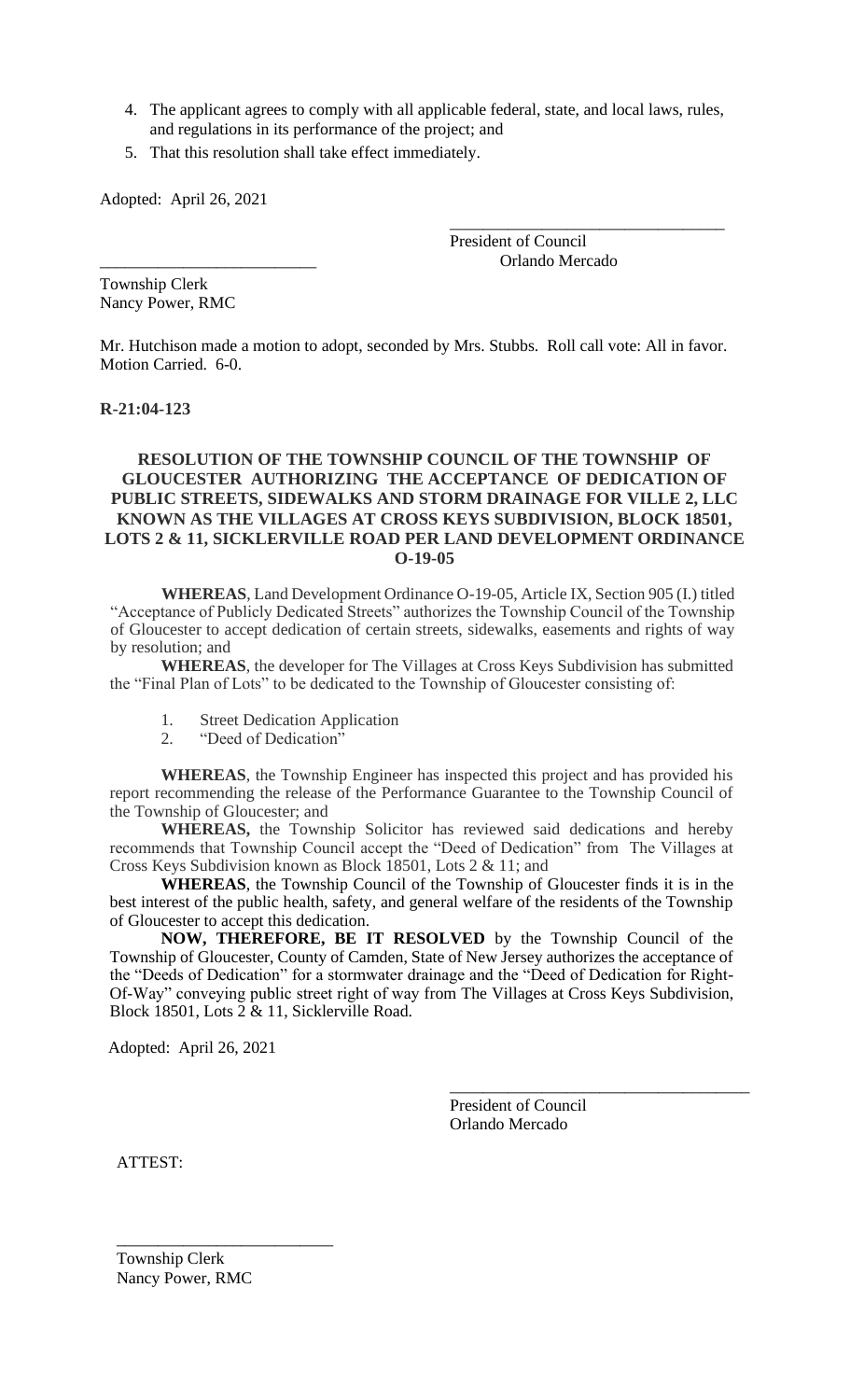Mr. Hutchison made a motion to adopt, seconded by Mrs. Stubbs. Roll call vote: All in favor. Motion Carried. 6-0.

## **R-21:04-124**

## **RESOLUTION OF THE TOWNSHIP COUNCIL OF THE TOWNSHIP OF GLOUCESTER AUTHORIZING THE ACCEPTANCE OF DEDICATION OF PUBLIC STREETS, SIDEWALKS, STORM DRAINAGE, DETENTION BASIN AND STREET LIGHTS FOR THE IRON GATE SUBDIVISION KNOWN AS BLOCK 17499, LOT 1, JARVIS ROAD AND WILLIAMSTOWN-CHEWS LANDING ROAD PER LAND DEVELOPMENT ORDINANCE O-19-05**

**WHEREAS**, Land Development Ordinance O-19-05, Article IX, Section 905 (I.) titled "Acceptance of Publicly Dedicated Streets" authorizes the Township Council of the Township of Gloucester to accept dedication of certain streets, sidewalks, easements and rights of way by resolution; and

**WHEREAS**, the developer for Iron Gate Subdivision has submitted the "Final Plan of Lots" to be dedicated to the Township of Gloucester consisting of:

- 1. Street Dedication Application
- 2. "Detention Basin As-Built" plan
- 3. "As-Constructed Utility Record Plan"
- 4. "Confirmation of Installed Street Lights"
- 5. "Deed of Dedication"

**WHEREAS**, the Township Engineer has inspected this project and has provided his report recommending the release of the Performance Guarantee to the Township Council of the Township of Gloucester; and

**WHEREAS,** the Township Solicitor has reviewed said dedications and hereby recommends the Township Council accept the "Deed of Dedication" from the Iron Gate Subdivision known as Block 17499, Lot 1; and

**WHEREAS**, the Township Council of the Township of Gloucester finds it is in the best interest of the public health, safety, and general welfare of the residents of the Township of Gloucester to accept this dedication.

**NOW, THEREFORE, BE IT RESOLVED** by the Township Council of the Township of Gloucester, County of Camden, State of New Jersey authorizes the acceptance of the "Deeds of Dedication" for a stormwater drainage and the "Deed of Dedication for Right-Of-Way" conveying public street right of way from the Iron Gate Subdivision, Block 17499, Lot 1, Jarvis Road and Williamstown-Chews Landing Road.

Adopted: April 26, 2021

Council President Orlando Mercado

\_\_\_\_\_\_\_\_\_\_\_\_\_\_\_\_\_\_\_\_\_\_\_\_\_\_\_\_\_\_\_\_\_\_\_\_

ATTEST:

Township Clerk Nancy Power, RMC

\_\_\_\_\_\_\_\_\_\_\_\_\_\_\_\_\_\_\_\_\_\_\_\_\_\_

Mr. Hutchison made a motion to adopt, seconded by Mrs. Stubbs. Roll call vote: All in favor. Motion Carried. 6-0.

### **GT E-GOV ACCESS:**

Jade Hicks of Clementon asked council the following question:

*1. Does Gloucester Township allow tiny houses? And if so, what are the restrictions?* Mrs. Trotto stated this question was forwarded to Mr. Lechner's office.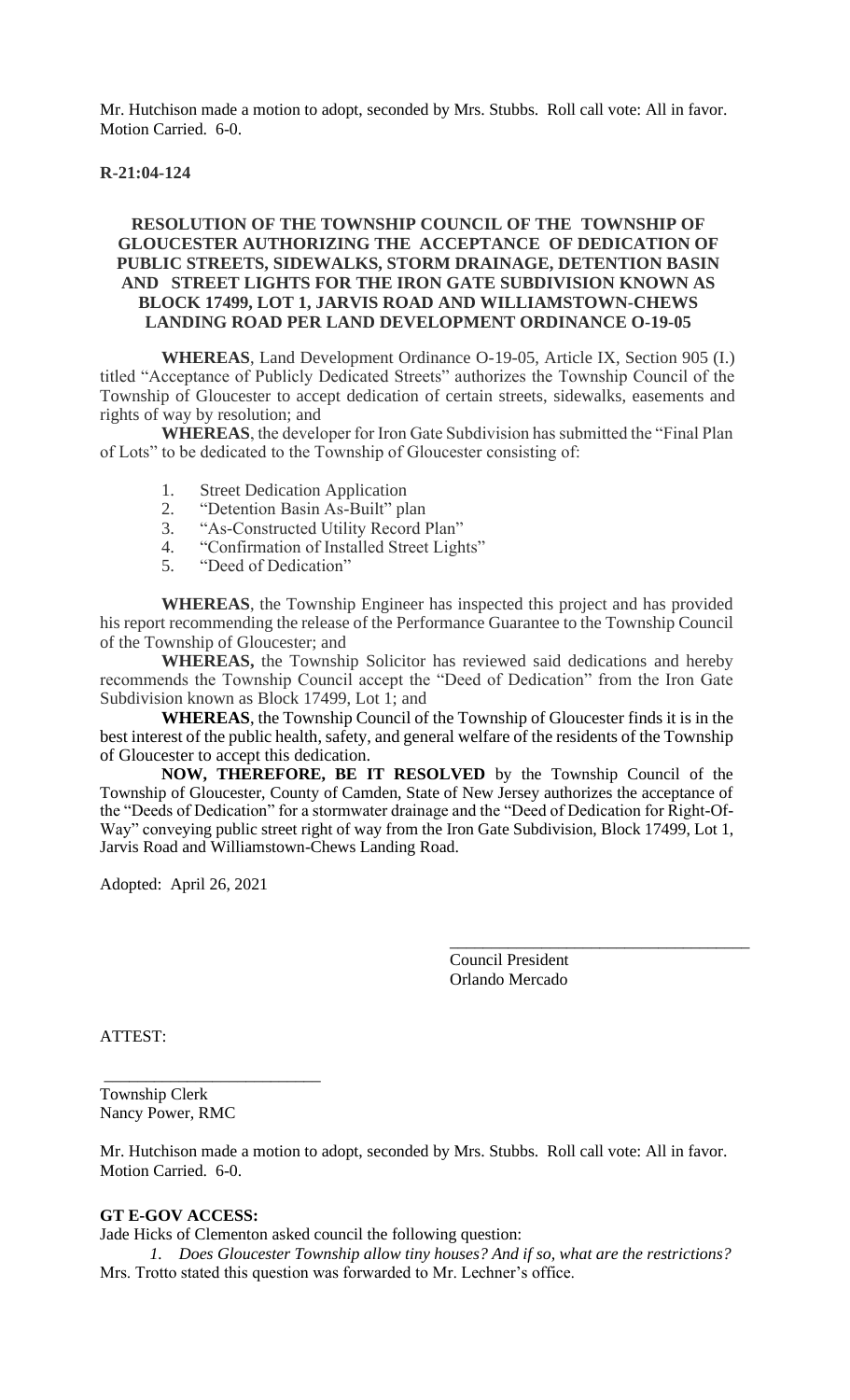Denise Coyne of Chews Landing Road asked council the following questions:

*1. Please explain Township Council's justification for spending the affordable housing trust fund money to purchase block 12301, lot 4, from the Gloucester Township Housing Authority in 2012 for the purpose of working with the GTHA to provide affordable housing, and then approving a deal in January of this year which allows the GTHA to use additional affordable housing trust fund money to buy back that same lot from Gloucester Township for the purpose of working with Gloucester Township to provide affordable housing.*

Mr. Carlamere stated at the time the state was providing funding to developers to meet affordable housing numbers. Mr. Cardis explained the township chose Conifer for this project. The state changed the process for earning points and Conifer could no longer receive funding. Mr. Cardis explained the township needed to have the ground in order to apply for this program and had the ground transferred from the Housing Authority. Mr. Hutchison asked if the township could develop the ground without selling to the Housing Authority. Mr. Carlamere explained the Housing Authority is the managing party. Mr. Hutchison asked if the township should transfer the ground for a dollar or fair market value. Mr. Carlamere explained the COAH fund.

 *2. Mr. Carlamere stated at the Council Workshop meeting on 1/11/21 and also at the GTHA meeting on January 12th that the plan for block 12301, lot 4 is for senior veterans and affordable family housing, yet at the Council meeting on 3/22 and the Council workshop meeting on 4/12, he stated that the plan is for veteran senior and senior housing. The current and previous Redevelopment Plans include family affordable housing. Please clarify if the plan for block 12301, lot 4 includes family affordable housing and how the deed restriction affects that plan?*

Mr. Carlamere stated Fair Share Housing Plan is in agreement with the township's promotion of veteran senior and senior housing. The plan is still dealing with affordable housing whether veteran or senior.

 *3. Was a title search done on lot 12301, lot 4 prior to the Township purchasing it from the GTHA in 2012? If so, was the deed restriction noted?* Mr. Carlamere recalls the township obtaining a title search through either American Title or Grannan Title (sp). A HUD sheet from the transaction was reported to the Council on

Affordable Housing.  *4. Presidential Title Agency did a county search and examination as part of the redevelopment plan for Lakeland Phase I in 2018. Did this search reveal the deed restriction*? Mr. Carlamere was not familiar with this.

 *5. Why was the deed restriction not noted on the Deed which was drawn up in 2012 for block 12301, lot 4?*

Mr. Carlamere explained the deed restriction came from the county when the deed was dedicated to the housing authority. The county felt affordable housing was the best use and placed restriction from grantor to grantee on that deed. Title Insurance will show that permanent restriction and does not have to be noted in each subsequent deed.

 *6. What is the current status of this deal? Have any details of the plan changed since Mr. Carlamere presented it on January 11 and 12?*

Mr. Carlamere stated the township's special counsel is now handling this sale. The Housing Authority has been named redeveloper of this project but a contract has not been signed. Special Counsel is negotiating and modifying the contract.

## **PUBLIC PORTION:**

Mrs. Trotto opened the public portion.

Brian Burns of Erial asked council for an update regarding the closing on the Roslyn Bridge property. Mr. Carlamere stated third party tax liens were recorded against the property and that is being cleared up. The seller is also determining who will be the authority to sign off on the deed. Mr. Carlamere explained what an agreement of sale is. Mr. Burns stated there is an additional property adjacent to this tract of ground owned by Ms. Hayes and he wishes to see the township acquire this ground as well. Mr. Burns inquired as to the plans for the former Freeway Golf Course. Council was not familiar with any plans.

Denise Coyne of Chews Landing asked for clarification regarding questions she submitted earlier regarding the Affordable Housing Trust Fund. A discussion was held. Mr. Hutchison suggested more research needs to be completed.

Paul Krug of Blackwood Estates expressed his concerns with Ms. Coyne's unanswered questions. Mr. Krug asked the Council Liaison to the Housing Authority if the Housing Authority has the expertise to develop this property. Mr. Hutchison explained the council liaison to the Housing Authority is new to the role and suggested Mr. Krug provide his questions to Ms. Grace who can bring his questions to the next Housing Authority meeting. Mr. Carlamere explained the Housing Authority could not further develop the property because there was a lack of funding.